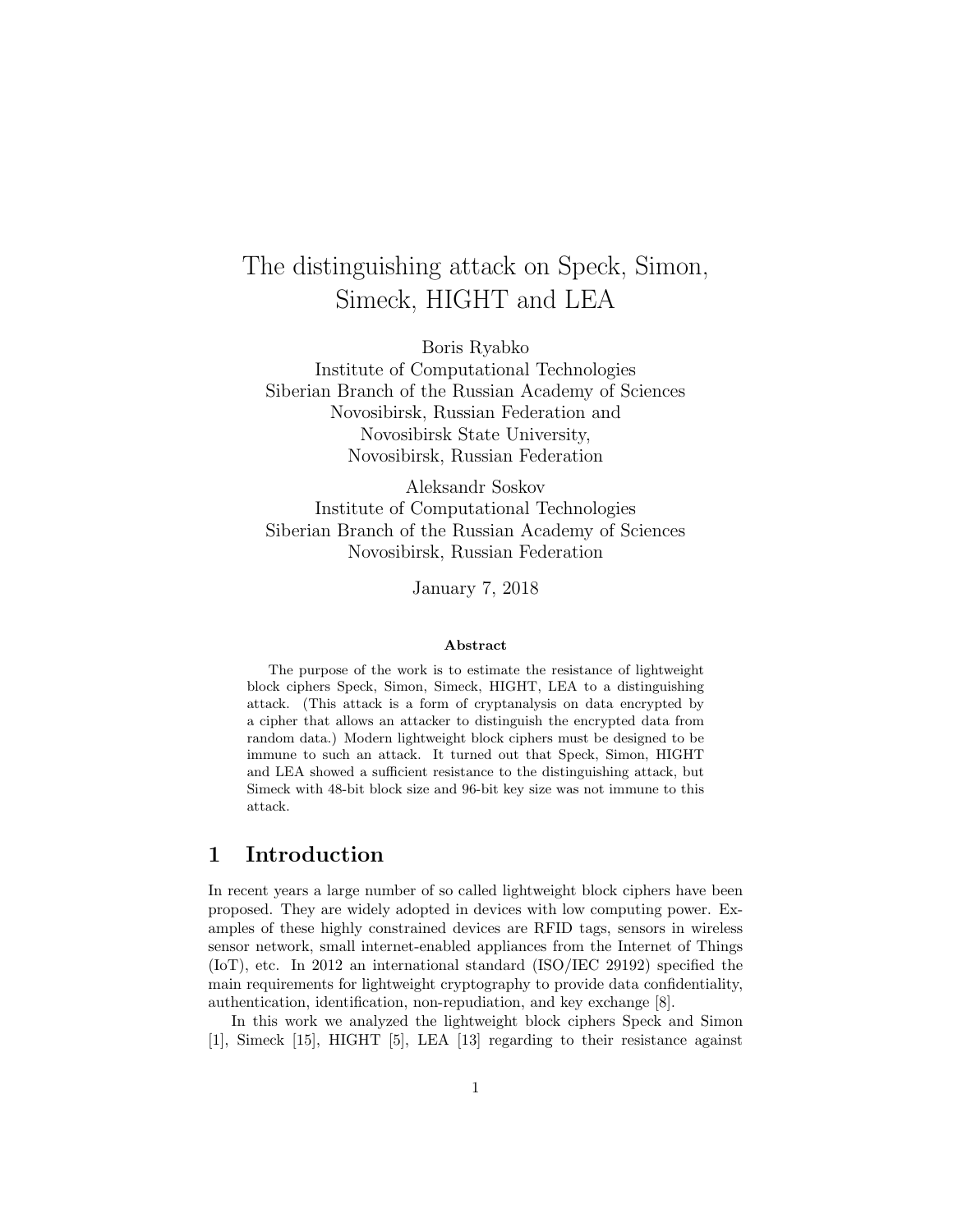the distinguishing attack. Note, that all ciphers examined in this paper were lightweight block ARX-based ciphers. (The ARX-based ciphers are designed using only modular Addition, Rotation and XOR. In particular, the only source of non-linearity is the modular addition.)

The distinguishing attack is any form of cryptanalysis on data encrypted by a cipher that allows an attacker to distinguish the encrypted data from random data [7]. Thus, one can generate non-random samples of different lengths as an input of the cipher, and the encrypted output text (ciphertext) should not be distinguishable from the random text. If some algorithm can distinguish the output text from random data faster then the direct exhaustive key search, it could be considered as a drawback of the cipher [12].

Our experiments and estimations presented that Speck, Simon, HIGHT and LEA showed a sufficient resistance to the distinguishing attack, but Simeck with 48-bit block size and 96-bit key size was not immune to the distinguishing attack.

The paper is organized as follows. For a more detailed analysed ciphers description the reader is referred to in the section 2. In the section 3 we give the description of the distinguishing attack applied in this work. Also in this section we show the results of calculations obtained for these ciphers. In Section 4 we give theoretical estimations of resistance to the distinguishing attack for Simeck and LEA. In the last section we give a conclusion and some recommendations.

# 2 Analysed ciphers

In this work we analysed the lightweight block ciphers Speck, Simon, Simeck, HIGHT and LEA.

Simon and Speck are two families of the lightweight block ciphers publicly released by the National Security Agency (NSA, USA) in June 2013. In 2014 it was proposed to include these block ciphers in ISO/IEC 29192 [8].

Simeck is a new family of lightweight block ciphers that combines the properties from both Simon and Speck. The authors of these ciphers consider that Simeck is more compact and efficient block cipher, providing the same level of information security as the Speck and Simon algorithms [15].

HIGHT was proposed in 2006. The first author of HIGHT is also the first author of LEA which was proposed in 2013.

All cipher considered in this work are iterated block ciphers. It means that they transform plaintext divided into blocks of fixed length into identical size blocks of ciphertext by the cyclically repeated invertible function known as the round function, with each iteration referred to as a round [6].

A plaintext to be encrypted  $(l_0)$  is processed by the round function for certain number of rounds, and finally the output ciphertext  $(c_0)$  is formed, where  $N$  denotes the total number of rounds (see fig. 1). The round function uses different keys referred to as round keys, derived from the original key (socalled key schedule). All round functions considered in this work are designed using only modular Addition, Rotation and XOR. The more detailed round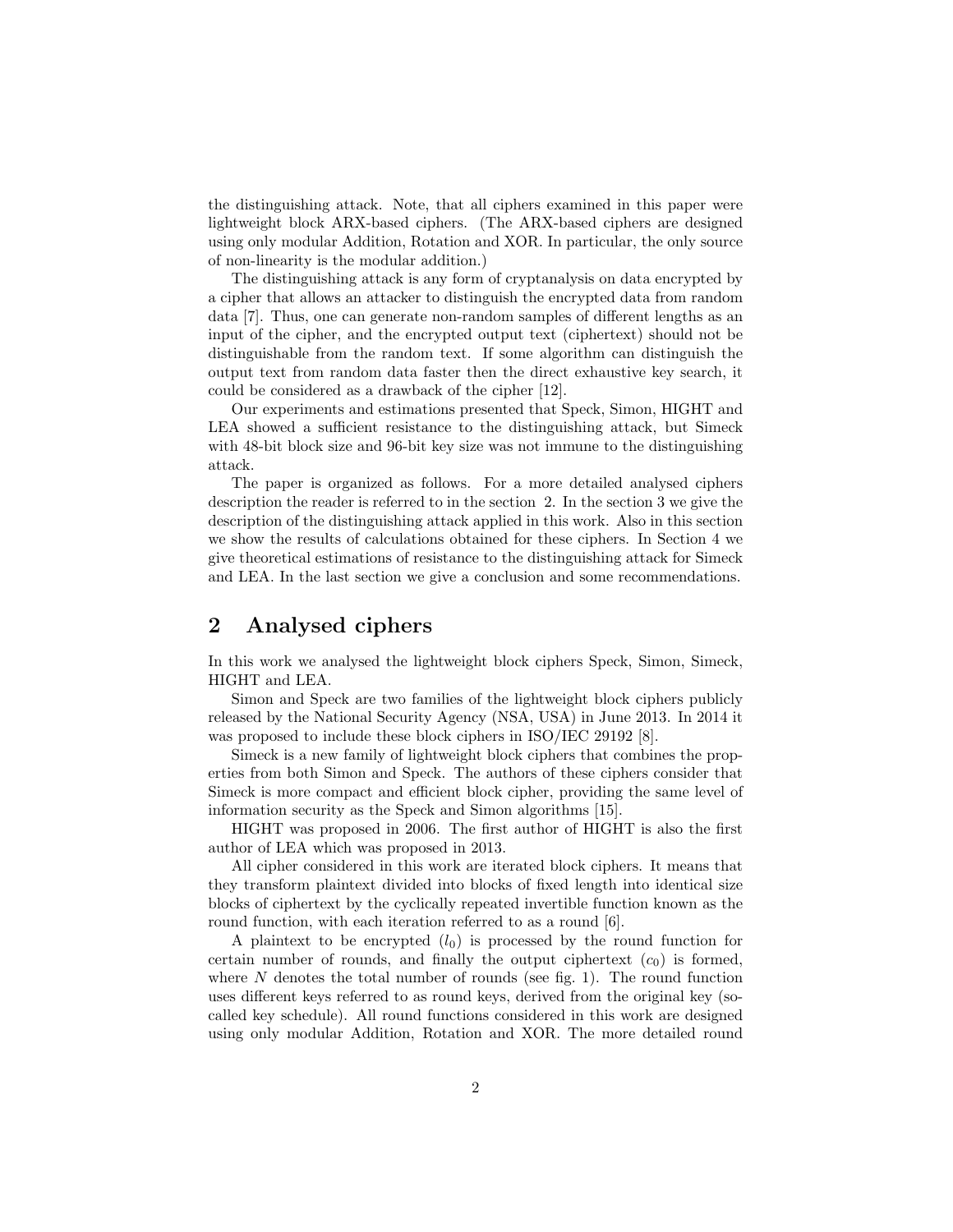

where  $N$  - Number of rounds,  $l_0$  - plaintext,  $c_0$  - encrypted data,  $k_i$  - round key.



functions definition and key expansions are given in [1], [15], [5], [13]. Block size  $l_0$  is usually equals 32, 48, 64, 96 or 128 bit.

Table 1 lists the different block and key sizes, in bits, for analyzed ciphers and corresponding number of rounds for them.

Speck, Simon and Simeck support a variety of block and key sizes. A block may be 32, 48, 64, 128 bits in size. The corresponding key may be 64, 96, 128, 256 bits in size. The number of rounds depends on the selected parameters. For example, HIGHT has 64-bit block size, 128-bit key size and 32 iterated rounds and LEA has 128-bit block size and 128, 192, or 256-bit key size. The number of rounds also depends on the selected parameters.

#### 3 Experimental results

To determine the resistance of the ciphers to the distinguishing attack we applied the following scheme.

To the input of the cipher we generated "Gray code" sequences, the length of each being equal to the cipher block size (see Appendix B). We note that this input data is very non-random, therefore probability to distinguish encrypted data from random data increases significantly.

At first we encrypted plaintext by the cipher round function for fewer rounds (T) than it was given (the iterated block cipher structure allows us to do it). Then we analysed encrypted text on deviations from randomness by the statistical test "Book Stack". For a more detailed description of the statistical test Book Stack the reader is referred to in the Appendix A.

To distinguish between random and non-random sequences the null hypothesis  $H_0$  that the sequence is random (i.e., its elements are equiprobable and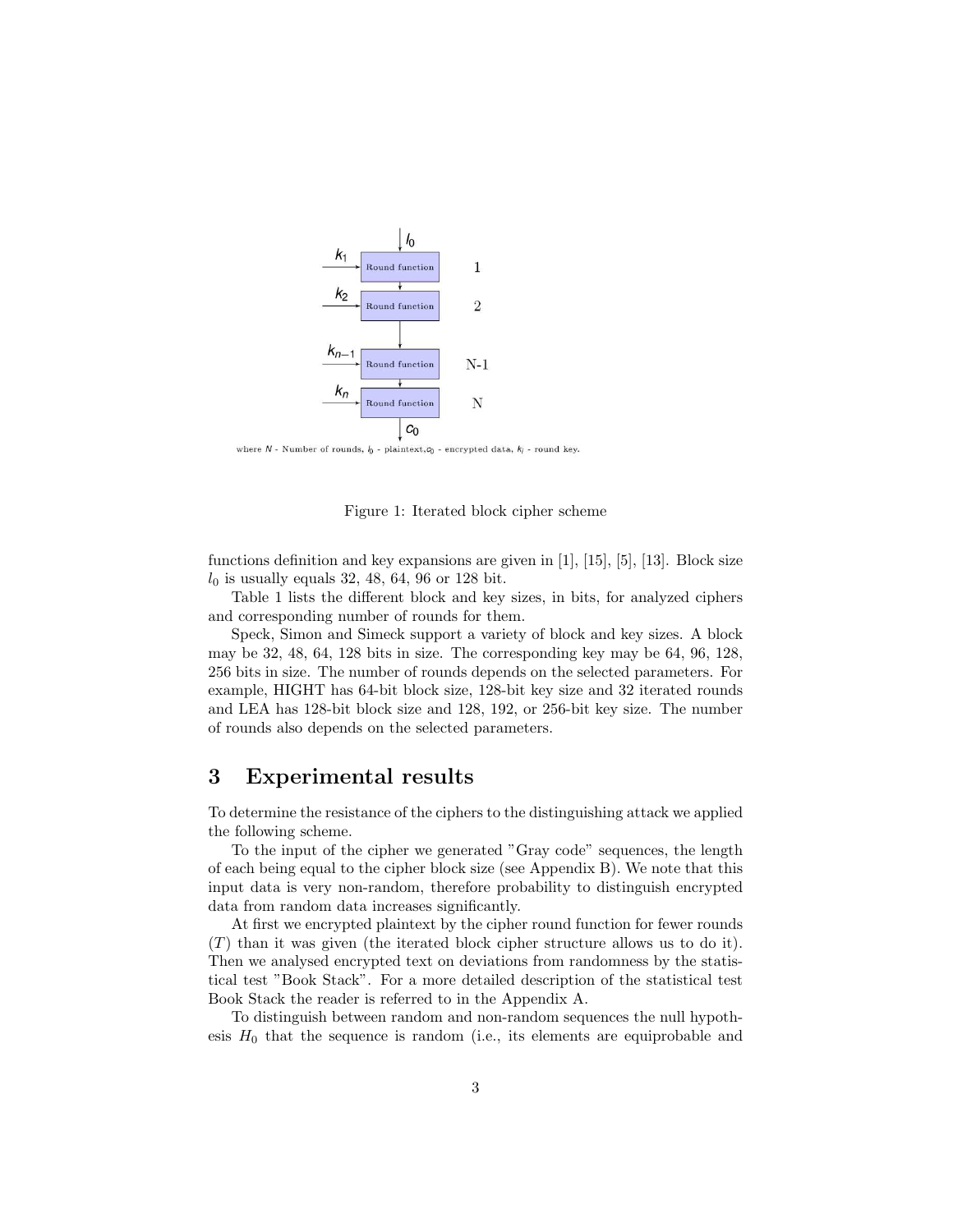|              |                  | Table 1: Cipher parameters |            |  |
|--------------|------------------|----------------------------|------------|--|
| Cipher       | Block Size(bits) | Key Size(bits)             | Rounds     |  |
| Speck        | 32               | 64                         | 22         |  |
| <b>Speck</b> | 48               | 72, 96                     | 22, 23     |  |
| <b>Speck</b> | 64               | 96, 128                    | 26, 27     |  |
| Speck        | 96               | 96, 144                    | 28, 29     |  |
| <b>Speck</b> | 128              | 128, 192, 256              | 32, 33, 34 |  |
| Simon        | 32               | 64                         | 32         |  |
| Simon        | 48               | 72, 96                     | 36, 36     |  |
| Simon        | 64               | 96, 128                    | 42, 44     |  |
| Simon        | 96               | 96, 144                    | 52, 54     |  |
| Simon        | 128              | 128, 192, 256              | 68, 69, 72 |  |
| Simeck       | 32               | 64                         | 32         |  |
| Simeck       | 48               | 96                         | 36         |  |
| Simeck       | 64               | 96                         | 44         |  |
| HIGHT        | 64               | 128                        | 32         |  |
| LEA          | 128              | 128, 192, 256              | 24, 28, 32 |  |
|              |                  |                            |            |  |

Table 1: Cipher parameters

independent of each other) must be tested against the alternative hypothesis  $H_1$ that the sequence is not random. A statistical test must decide on whether to accept or reject the null hypothesis. In our experiments the level of significance was 0.001 and computations were made for 100 randomly chosen keys. Thus, if in 100% of cases we observed the hypothesis  $H_0$  is rejected, we concluded that the output sequence was not random.

If we found that the ciphertext was not random we increased the number of round by one and analysed ciphertext encrypted for  $T + 1$  rounds. Thus we experimentally determined maximum number of rounds where encrypted data did not look like random bit-sequence. In Table 2 we represented these values for each investigated cipher.

In the column "Parameters" we gave block and key sizes for each cipher in bits. " $R_{max}$ " is maximum number of rounds where encrypted data did not look like random bit-sequence. " $R_{full}$ " is total number of rounds given by the authors of these ciphers. "Length" is the minimal length at which the data encrypted  $R_{max}$  times did not look like random bit-sequence.

It turned out that Speck, Simon, HIGHT and LEA showed a sufficient resistance to the distinguishing attack. But for Simeck 48/96 and Simeck 64/128 numbers of rounds where encrypted data did not look like random bit-sequence were large enough. For Simeck 48/96 and Simeck 64/128 these values are equal to 18 and 19 rounds, which are 50% and 43% of the full number of rounds, respectively.

If we increase the computational power, the number of rounds where encrypted data does not look like random will grow and possibly reach the full number of rounds. In order to estimate it we extrapolated the theoretical length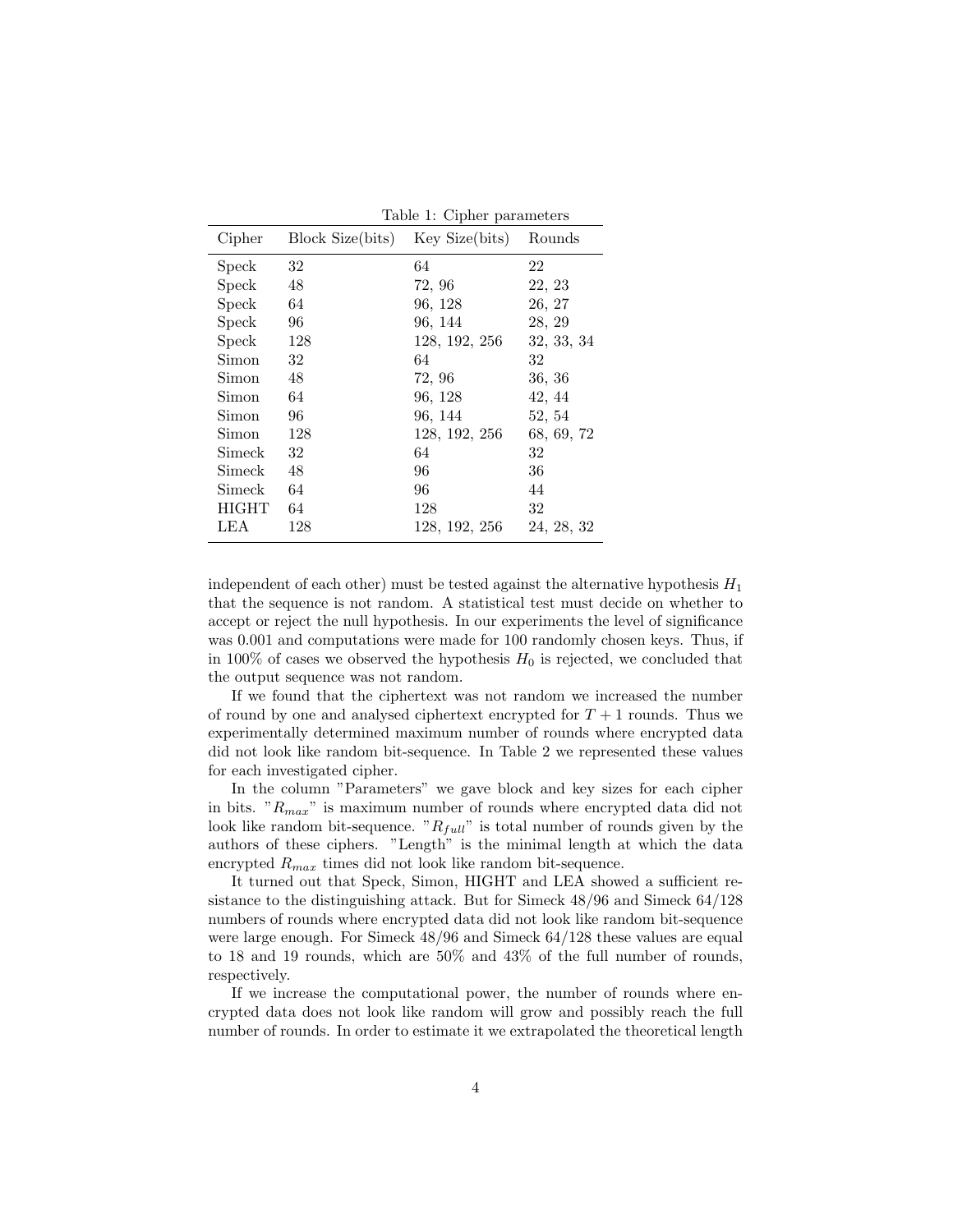| Cipher       | Parameters | $R_{max}$ | $R_{full}$ | Length          |
|--------------|------------|-----------|------------|-----------------|
| Speck        | 32/64      | 5         | 22         | $2^{27}$        |
| Speck        | 48/96      | 6         | 23         | 233.5           |
| Speck        | 64/128     | 6         | 27         | 230             |
| Speck        | 96/144     | 7         | 29         | 233.5           |
| Speck        | 128/256    | 8         | 34         | $2^{35}$        |
| Simon        | 32/64      | 9         | 32         | $2^{27}$        |
| Simon        | 48/96      | 12        | 36         | $2^{36.5}$      |
| Simon        | 64/128     | 12        | 44         | 236             |
| Simon        | 96/144     | 17        | 54         | $2^{38.5}$      |
| Simon        | 128/256    | 18        | 72         | 236             |
| Simeck       | 32/64      | 10        | 32         | 2 <sup>29</sup> |
| Simeck       | 48/96      | 18        | 36         | 238.5           |
| Simeck       | 64/128     | 19        | 44         | 236             |
| <b>HIGHT</b> | 64/128     | 10        | 32         | 233             |
| LEA          | 128/128    | 10        | 24         | 239             |
|              |            |           |            |                 |

Table 2: The experimental number of rounds where encrypted data did not look like random

of the ciphertext required for the successful distinguishing attack on later rounds for Simeck and LEA. These estimations the reader is referred to in the next section.

#### 4 Estimations

For Simeck 48/96, Simeck 64/128 and LEA 128/128 we determined the minimal input sample length at which the encrypted data did not look like random bit-sequence for each round. At first we obtained the sample length experimentally, then we extrapolated the theoretical length required for the successful distinguishing attack on later rounds for these ciphers.

We calculated these extrapolations by the Ordinary Least Squares Method (OLS) using MatLAB software [4].

We note, if we distinguish the output text from random data faster than the direct exhaustive key search, the attack is of interest to cryptologists [12]. Thus, we considered the sample length to be less than  $2^{96}$  for Simeck with  $96$ bit key and to be less than  $2^{128}$  for Simeck 64/128 and LEA 128/128. These extrapolated results were shown in Table 3.

Our extrapolation for Simeck 48/96 showed that the deviation of the encrypted data from "randomness" could be detected on a full number of rounds with a ciphertext length equal to  $2^{96}$ . It means that Simeck with 48 bit block size and 96 bits key size is not immune to the distinguishing attack.

In case with Simeck 64/128 we could detect the deviation of the encrypted data from "randomness" for the ciphertext length less than  $2^{128}$  for only 34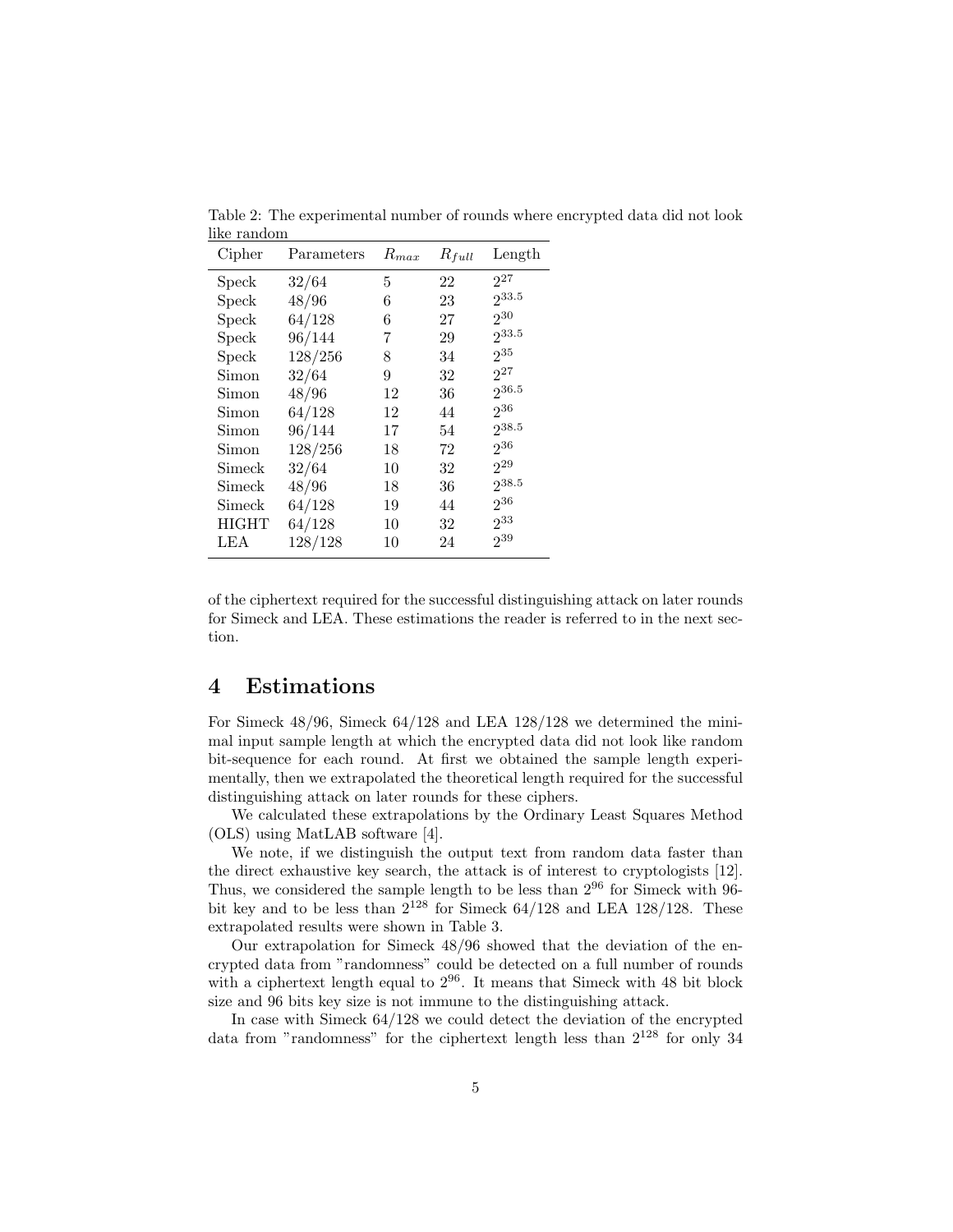Table 3: The extrapolated number of rounds where encrypted data did not look like random

|                                 | Cipher Block Size(bits) |                |                 | $R_{max}$ $R_{full}$ Length |
|---------------------------------|-------------------------|----------------|-----------------|-----------------------------|
| Simeck $48/96$<br>Simeck<br>LEA | 64/128<br>128/128       | 36<br>34<br>16 | -36<br>44<br>24 | 296<br>$2^{128}$<br>2128    |

rounds. It means that Simeck 64/128 is resistant to the distinguishing attack.

In case with LEA 128/128 we could detect the deviation of the encrypted data from "randomness" for the ciphertext length less than  $2^{128}$  for only 16 rounds. It means that LEA 128/128 is resistant to the distinguishing attack.

# 5 Conclusion

We applied the distinguishing attack to modern lightweight block ciphers Speck, Simon, Simeck, HIGHT and LEA using statistical test Book stack. It turned out that Speck, Simon, HIGHT and LEA showed a sufficient resistance to "distinguishing attack", but Simeck with 48-bit block size and 96-bit key size is not immune to this type of attack. We recommend increasing the number of rounds in order to improve the reliability of the Simeck 48/96.

# Acknowledgments

The authors wish to thank for the opportunity to perform all the calculations on a supercomputer cluster of Novosibirsk State University.

The authors were supported by the Russian Foundation for Basic Research, Grant no. 15-29-07932.

# Appendix A: The statistical test "Book Stack"

A statistical test called "Book Stack" was suggested in [10, 11], see also its description in [9].

Let us briefly describe the book stack test. We have the elements of a sample  $X = (x_1, x_2, ..., x_N)$  from the alphabet  $A = (a_1, a_2, ..., a_s)$ . The book stack test is used to check the hypothesis  $H_0$ , that these elements are independent and  $P(x_N = a_i) = p^0 = 1/S, n = 1, ..., N; i = 1, ...$ s. When the book stack test is applied, all letters from A are ordered from 1 to S and this order  $(w<sup>n</sup>)$  is changed after observing each letter  $x_n$  according to the formula:

$$
w^{n+1}(a) = \begin{cases} 1, x_n = a, \\ w^n(a) + 1, w^n(a) < w^n(x_n), \\ w^n(a), w^n(a) > w^n(x_n). \end{cases} \tag{1}
$$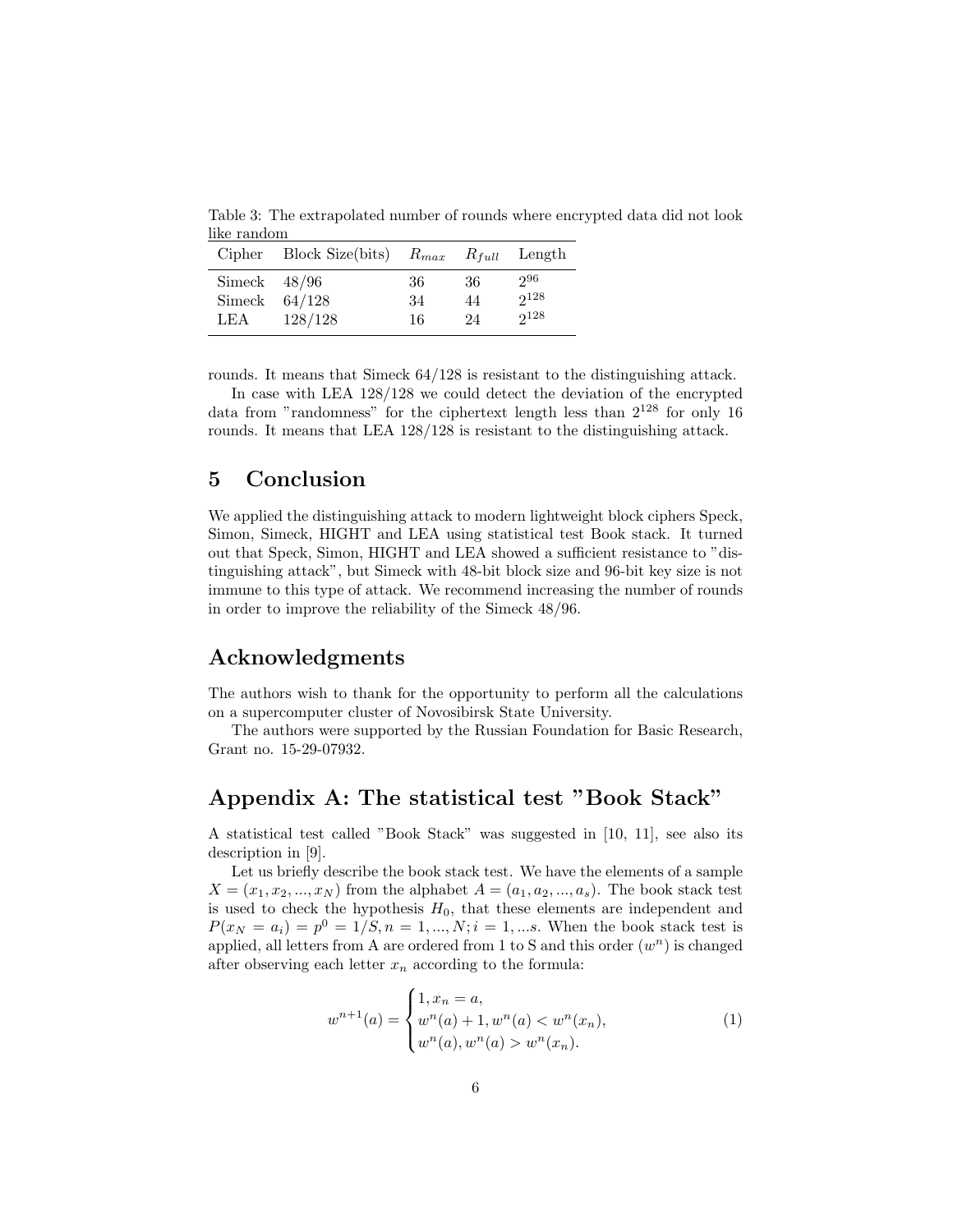This structure is similar to a book stack if we assume that a number coincides with book's position in the stack. The book is extracted from the stack, and after reading, it is put on the top and its number becomes the first. The books that were originally above it are shifted down, and other books remain in their place. If  $H_0$  is not true, then frequent letters from A (as frequently used books) will have relatively small numbers (will spend more time next to the top of the stack). On the other hand, if  $H_0$  is true, the probability to find each letter  $x_i$ at each position  $j$  is equal to  $1/S$ .

Before testing the set of all numbers  $1, \ldots, S$  is divided into two non-intersected parts:  $A_1 = 1, 2, ...M$  and  $A_2 = M + 1, M + 2, ...S$ . Then for the sample  $(x_1, x_2, ..., x_N)$  we count  $V_0$  - quantity of numbers  $w^n(x_n)$  belonging to first part  $A_1$ . In other words,  $V_0$  means quantity of hittings in the "upper part" of the "book stack" and  $(N - V_0)$  is equal to quantity of hitting in the "lower" part. Then we calculated

$$
x^{2} = \frac{(V_{0} - NP_{1})^{2}}{NP_{1}} + \frac{((N - V_{0}) - N(1 - P_{1}))^{2}}{N(1 - P_{1})}
$$
\n(2)

where  $P_1 = |A|/S$ .

It is known that the  $x^2$  statistic obeys asymptotically the  $\chi^2$  (chi-square) distribution (with one degree of freedom in our case, see [14]). The value  $\chi^2_{1,1-\alpha}$ is quantile of chi-square distribution with the level of significance equals to  $(1 - \alpha)$  with one degree of freedom. Thus, if calculated  $x^2$  is less than critical level  $\chi^2_{1,1-\alpha}$ , then the hypothesis  $H_0$  is accepted, otherwise rejected.

The present program implementation is due to Alexey Lubkin. It is available at https://github.com/sashasasha-1987/book-stack.

# 6 Appendix B: Gray code

The reflected binary code, also known as Gray code, is a binary numeral system where two successive values differ in only one bit (binary digit) [2]. This input data is very non-random. We note that it is possible to use Gray code sequence of any length that we need. Besides we can generated a new sequence from the existing by circular shift of all words.

The binary-reflected Gray code list for n bits can be generated recursively from the list  $n - 1$  bits by reflecting the list (i.e. listing the entries in reverse order), concatenating the original list with the reversed list, prefixing the entries in the original list with a binary 0, and then prefixing the entries in the reflected list with a binary 1 (see fig. 2).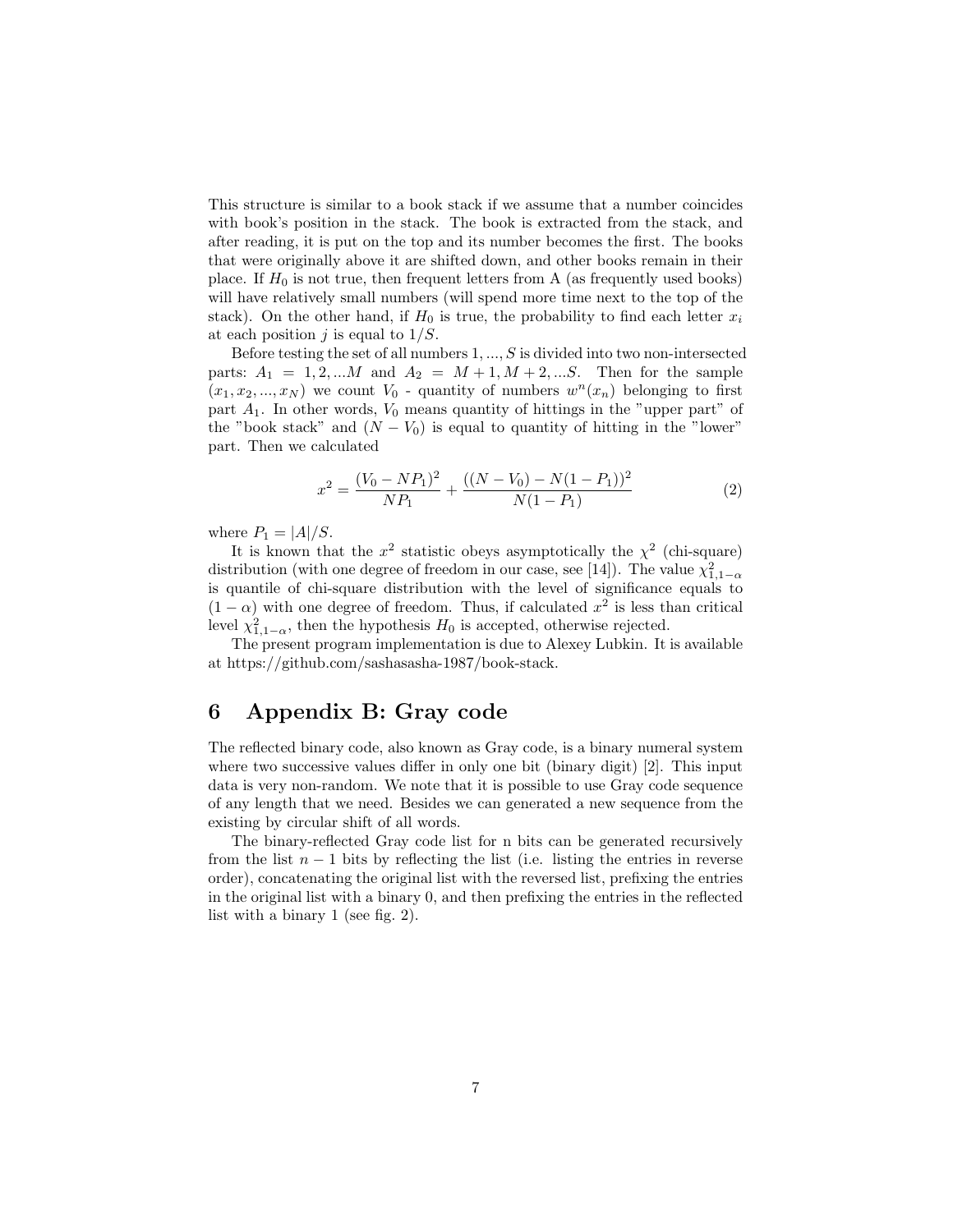| $2$ -bit list:                                    | 00, 01, 11, 10                         |                    |
|---------------------------------------------------|----------------------------------------|--------------------|
| Reflected:                                        |                                        | 10, 11, 01, 00     |
| Prefix old entries with $0: 000, 001, 011, 010$ , |                                        |                    |
| Prefix new entries with 1:                        |                                        | 110, 111, 101, 100 |
| Concatenated:                                     | 000, 001, 011, 010, 110, 111, 101, 100 |                    |

Figure 2: The Gray code generation for  $n = 3$ 

#### References

- [1] R. Beaulieu, D. Shors, J. Smith, S. Treatman-Clark, B. Weeks, and L. Wingers. The simon and speck families of lightweight block ciphers. cryptol ogy eprint archive, report 2013/404, 2013.
- [2] R. W. Doran. The gray code. J. UCS, 13(11):1573–1597, 2007.
- [3] F. Hayashi. Econometrics, 2000.
- [4] D. Hong, J. Sung, S. Hong, J. Lim, S. Lee, B. Koo, C. Lee, D. Chang, J. Lee, K. Jeong, et al. Hight: A new block cipher suitable for low-resource device. In CHES, volume 4249, pages 46–59. Springer, 2006.
- [5] P. Junod and A. Canteaut. Advanced Linear Cryptanalysis of Block and Stream Ciphers (Cryptology and Information Security). IOS Press, 2011.
- [6] S. Künzli and W. Meier. Distinguishing attack on mag. ECRYPT Stream Cipher Project Report, 1:2005, 2005.
- [7] K. A. McKay, L. Bassham, M. S. Turan, and N. Mouha. Report on lightweight cryptography. NIST DRAFT NISTIR, 8114, 2016.
- [8] B. Ryabko and A. Fionov. Basics of contemporary cryptography for IT practitioners, World Scientific, 2005.
- [9] B. Ryabko and V.Monarev. Using information theory approach to randomness testing. Journal of Statistical Planning and Inference, 33(1):95-110, 2005.
- [10] B. Y. Ryabko and A. I. Pestunov. "book stack" as a new statistical test for random numbers. Problems of Information Transmission,  $40(1):66-71$ , 2004.
- [11] B. Schneier. A self-study course in block-cipher cryptanalysis. Cryptologia, 24(1):18–33, 2000.
- [12] H. Seo, Z. Liu, J. Choi, T. Park, and H. Kim. Compact implementations of lea block cipher for low-end microprocessors. In International Workshop on Information Security Applications, pages 28–40. Springer, 2015.